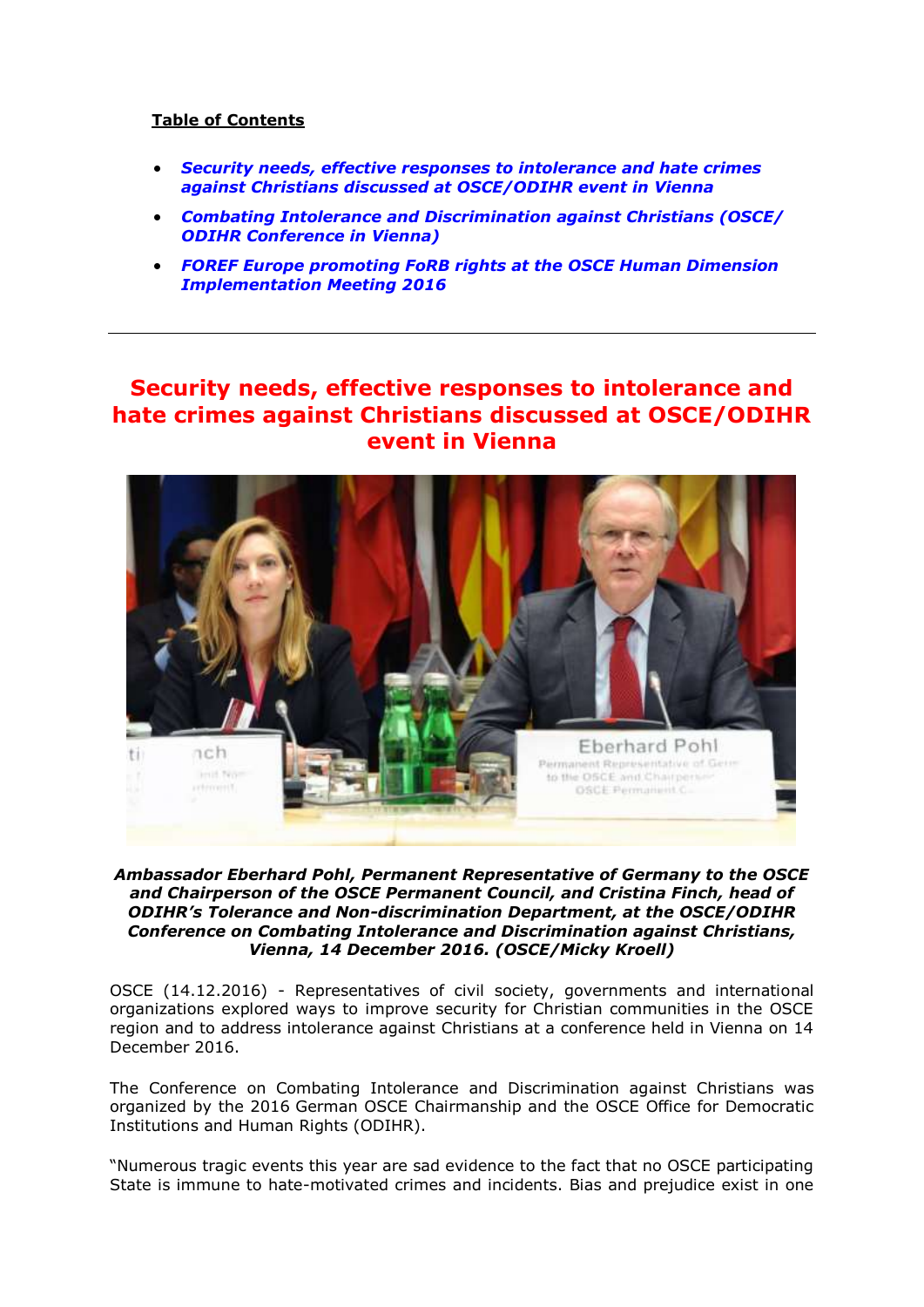form or another everywhere. It is our responsibility to prevent and respond to all manifestations of intolerance, including against Christians," said Ambassador Eberhard Pohl, Permanent Representative of Germany to the OSCE and Chairperson of the OSCE Permanent Council. "I hope that this conference will add to our common efforts of developing sustainable strategies for eradicating the root causes of intolerance and discrimination not only against Christians, but in whatever manifestation and based on whatever motive they occur."

Cristina Finch, Head of ODIHR's Tolerance and Non-discrimination Department, added: "Identifying specific security needs through dialogue with Christian communities is a necessary first step in effectively addressing intolerance. With the recommendations that this conference will produce, we will be able to work with civil society groups and participating States to develop the appropriate policies and initiatives."

ODIHR collects data on hate crimes and incidents, including those against Christians, which highlights gaps and under-reporting in the information provided on such hate crimes. This conference builds on the results of similar events held in 2011 and 2015 and on the 2005 [Cordoba Declaration](http://www.osce.org/cio/15548?download=true) on combating various forms of intolerance.

## **Contacts**

**OSCE Office for Democratic Institutions and Human Rights,** Public Affairs Unit, Ul. Miodowa 10, 00-251 Warsaw, Poland

Office: +48 22 520 06 00 - Fax: +48 22 520 06 05 Email: [PublicAffairs@odihr.pl](mailto:PublicAffairs@odihr.pl)

## *Civil Society Pre-Meeting for Conference on Combating Intolerance and Discrimination against Christians Vienna, 13 December 2016: Recommendations*

#### **To the Participating States:**

Participating States are called upon to:

- acknowledge the problems Christian refugees and asylum seekers in Europe, particularly Christian converts, face due to a lack of awareness within governments and media regarding the discriminations and persecution they encounter in Europe;
- develop a program specifically designed to protect the small minority of Christians present among the majority Sunni Muslim refugees and asylum seekers in refugee camps and in other accommodation, and specifically to:

a. protect Christian refugees and asylum seekers and guarantee their freedom of religion or belief, especially when hosted in camps, whether run by public agencies or private companies;

b. provide appropriate periodical training for translators and security personnel as they often turn out to be biased;

c. provide neutral and professional security personnel and translators, increasing the non-Muslim percentage among them;

d. improve the balance in ethnic/religious composition of refugees and, where this is impossible, cluster the Christian refugees together so that individual Christians are not isolated in accommodations;

e. as a matter of last resort, provide separate accommodation for Christian refugees and asylum seekers who have already been victims of persecution and discrimination and have been traumatized by it;

f. provide educational training for refugees, mainstreaming the promotion of tolerance and non discrimination and the respect for freedom of religion or belief.

 provide disaggregated data on hate crimes, paying due attention to hate crimes against Christians – including where they are a majority – in the questionnaire collecting data from national data collection points;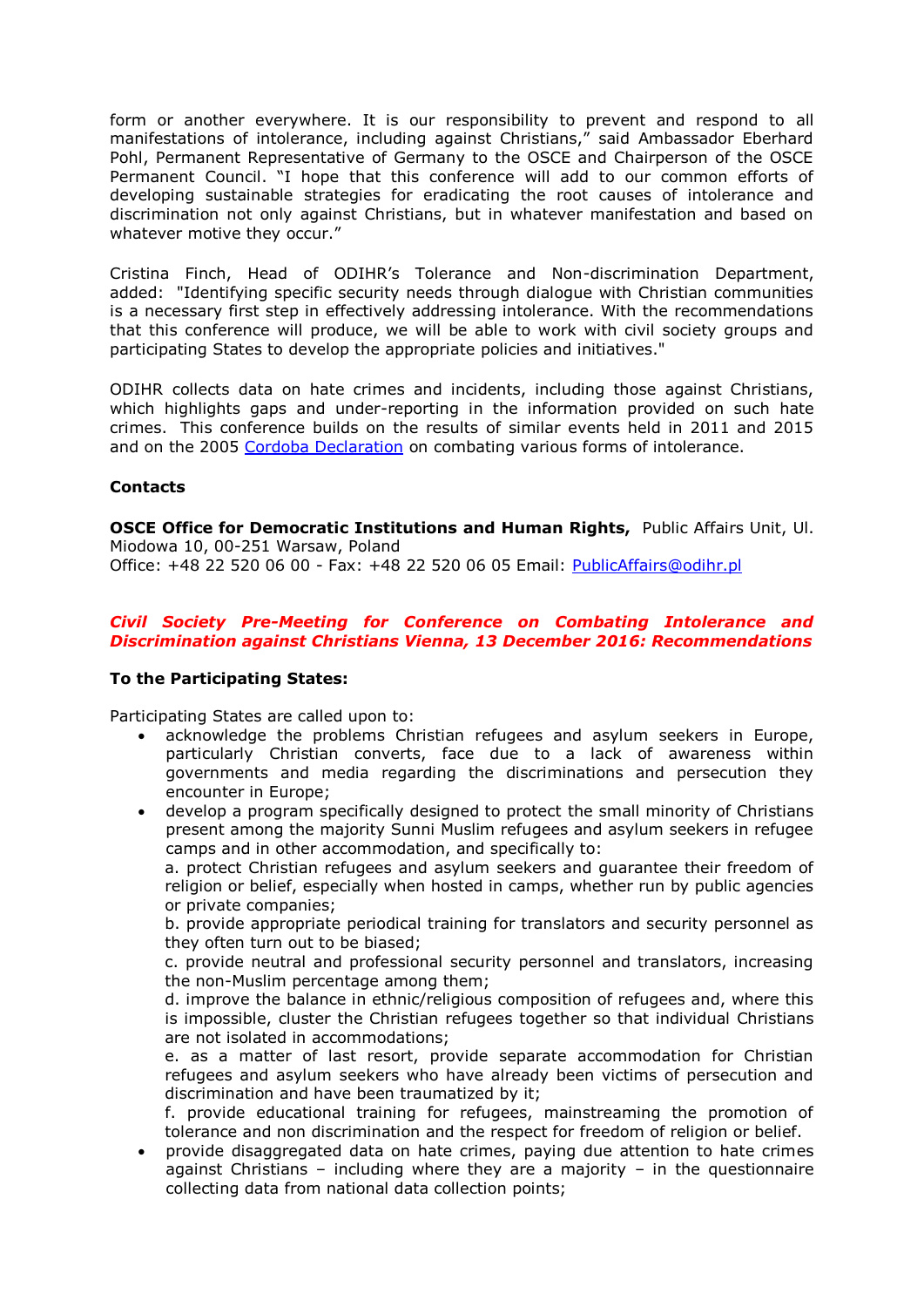- fulfill their obligations to provide security to Christian churches and communities and invest the necessary resources to protect them. mandate the ODIHR to specifically develop and strengthen capacity-building activities pertaining to the protection of Christian churches, cemeteries, and community buildings;
- encourage better implementation and distribution of already existing quality educational material. implement necessary extensive practical training (exchange programs for example) on education;
- encourage civil society and representatives of different faith-based groups to provide materials as well as participate in the discussion about education.
- provide training for authorities, government officials, translators, religious figures, community leaders and the whole society on education, without forgetting the education of the adult population in the discussion. All religious communities should interact with each other on all levels, not just on the ground and the highest levels. Families also have to recognize their responsibility in educating the next generation with the least amount of prejudices possible;
- encourage and facilitate the religious dialogue, especially where the religious communities do not do it themselves. These dialogues should include all the religions and denominations present in the country, as well as non-religious communities. Furthermore we encourage the participating States to interact with these groups both in a local and national level.

We recall that the participating States, in the 1989 Vienna Concluding Document, committed themselves to "foster a climate of mutual tolerance and respect between believers of different communities as well as between believers and non-believers" (16.2) and to "favourably consider the interest of religious communities to participate in public dialogue, including through the mass media" (16.11)

## **To the ODIHR:**

The ODIHR is called upon to:

- train law enforcement agencies, judiciary, and civil society to identify and properly respond to hate crimes against Christians – including where they are a majority – with the same determination as they would combat hatred against members of other religious communities.
- develop and strengthen capacity-building activities pertaining to the protection of Christian churches, cemeteries, and community buildings;
- develop guidelines for educators on countering intolerance and discrimination against Christians;
- initiate training programs for media professionals focusing on the media's role in promoting tolerance and respect towards Christians, through fair, accurate, and impartial reporting;
- collect practices and develop resources on interfaith and interreligious dialogue and experiences.

## **To the Representative on the Freedom of the Media:**

The Representative on the Freedom of the Media is called upon to provide guidelines for voluntary professional and ethical standards aimed to:

a. promote knowledge and understanding of religions, including various Christian denominations;

b. give a fair, accurate, and impartial portrayal of religious beliefs;

c. ensure that Christian churches and communities are given the opportunity to freely express their own views in the media.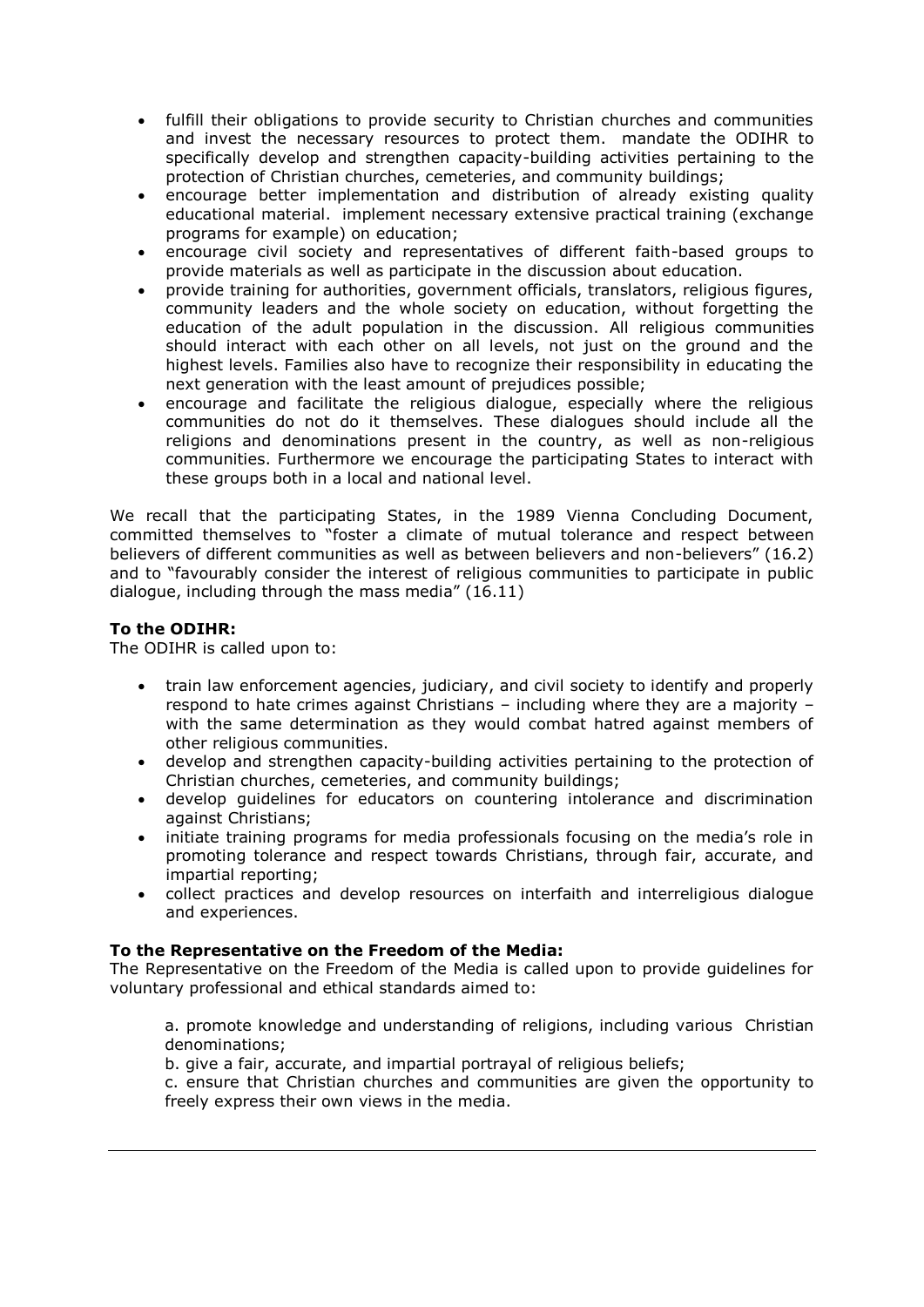# <span id="page-3-0"></span>**Combating Intolerance and Discrimination against Christians (OSCE/ ODIHR Conference in Vienna)**

**By Dominic Zoehrer, HRWF expert on FoRB in Vienna**

**Vienna, 14.12.2016 (HRWF) - The conference on "Combating Intolerance and Discrimination against Christians" held under the German OSCE chairmanship on 14 December, 2016, in Vienna was a follow up to last year's meeting on enhancing efforts to prevent discrimination against Christians. <sup>1</sup> The security of Christian communities in the OSCE region and beyond is increasingly becoming a matter of great concern. The objectives of the three sessions of this conference were (1) to identify current patterns of intolerance and to discuss measures for ensuring the security of Christians and the protection of their places of worship, (2) to explore educational approaches aimed at promoting freedom of religion and belief (FoRB), and (3) to discuss governmental and legislative actions in line with principles of equality and non-discrimination in order to ensure that Christian communities can practice their belief without restriction or fear of violence.** 

**Ambassador Eberhard Pohl**, Permanent Representative of Germany to the OSCE and Chairperson of the OSCE Permanent Council, underlined in his opening remarks that the recent attacks against Coptic Christians in Egypt remind us that it is our collective responsibility to combat religious intolerance. Having a longstanding tradition of assisting civil society, ODIHR is offering a platform to discuss the concerns of Christians in the OSCE region, the Middle East and North Africa. Under the German chairmanship, the OSCE will continue to encourage participating states to effectively counter hate crimes and develop sustainable strategies against discrimination.

Introducing the program of the conference, **Ms. Cristina Finch**, Head of the Tolerance and Non-Discrimination Department of the OSCE/ODIHR, recalled that FoRB is a long-

ł

<sup>&</sup>lt;sup>1</sup> Cf[. http://www.osce.org/cio/155481?download=true](http://www.osce.org/cio/155481?download=true) [accessed 2016.12.16]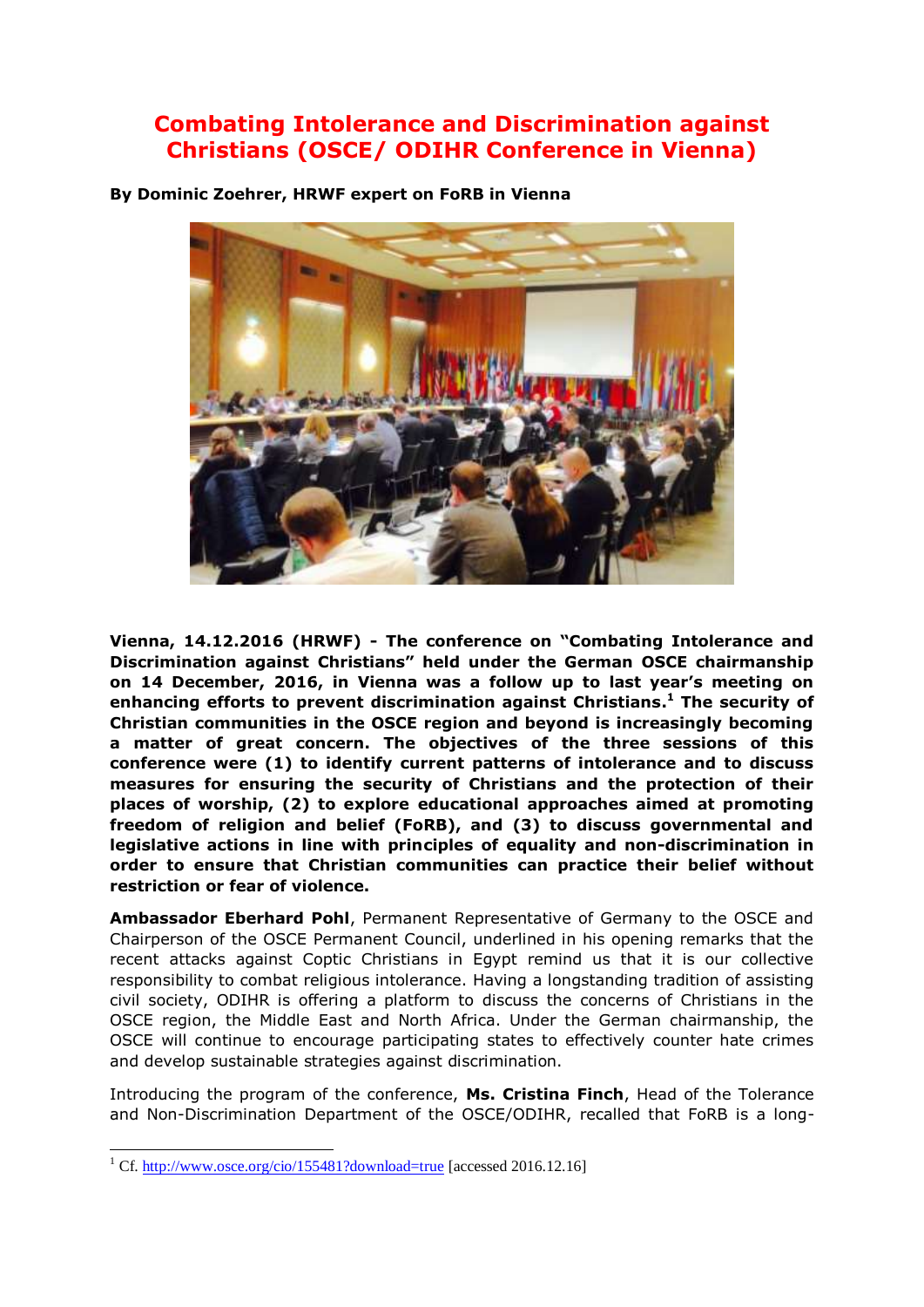standing OSCE commitment dating back to the 1975 Helsinki Act. However, as the ODIHR's annual hate crime report of 2015 has shown, arson attacks against places of worship or assaults on religious leaders increasingly cause concern. Twenty-two participating states have reported 120 violent attacks and 480 cases of hate crimes against Christians last year.

The keynote speech was delivered by **Rev. Msgr. Dr. Antoine Camilleri**, Under-Secretary for the Holy See's Relations with States. He stressed the Holy See's engagement for FoRB as its key priority to save the holy dignity of every man and every woman and referred to the guarantee of FoRB rights as "the litmus test for all other fundamental freedoms." Apart from the barbarian and violent persecution of Christians in regions outside the OSCE participating states, new forms of discrimination have appeared in recent years that restrict the freedom of speech of religious people in the public sphere of Western nations. "Well intended anti-discrimination legislations that limit FoRB rights thus happen to be in stark contrast to OSCE commitments", Rev. Camilleri said. By developing dialogue and partnership among and with religious communities, state actors can sustainably promote tolerance, respect and mutual understanding.

#### **Session 1: Security of Christian communities across the OSCE region**

Introducing the first session, **Dr. Mattia Ferrero**, Co-ordinator of the Giuseppe Dossetti Observatory for Religious Tolerance and Freedom, emphasized the structural link between human rights and FoRB on the one hand and security on the other hand. "Security and the protection of human rights are characteristic of the concerns of the OSCE," Dr. Ferrero said. Being able to go to church or to synagogue cannot be considered an act of luxury since the freedom of worship is a basic right. And yet, some cathedrals in Italy or in France are being guarded 24 hours per day by the military. Dr. Ferrero underlined the role of data collection and warned that under-reporting undermines the effectiveness of combating hate crimes.

The second introducer to the first session, **Ambassador Tetiana Izhevska**, the Ambassador of Ukraine to the Holy See and former Personal Representative of the OSCE Chairperson-in-Office on Combating Racism, Xenophobia and Discrimination, reported some specific instances of recent hate crimes against Christians in the Mediterranean region: In Bologna, religious statues were besmeared with the words "Allahu Akbar". In the Provence, statues of Virgin Mary were beheaded. In Cairo, 35 people were killed in the bombing of a Coptic cathedral. Among the victims were many women and children. Ms. Izhevska pointed out FoRB ongoing violence in the Donbas region in Ukraine where religion has become a pretext for the justification of attacks against churches that are not affiliated with the Russian-Orthodox Church under the patriarch of Moscow. Beside the role of state actors, she also highlighted the responsibility of religious leaders to oppose intolerance and discrimination. When she led a seminar on non-discrimination and tolerance within an OSCE program for students, one student asked her: "What should I do if the mufti calls to intolerance in his sermon?" Ms. Izhevska concluded that FoRB should be promoted especially among the youth.

An earnest appeal was made by **Ms. Mona Walter**, a Christian by choice and representative of the human rights organization Set My People Free (SMPF). She described the difficult situation of Christian converts of Somali background who suffer persecution by the Muslim Somali communities in UK, Sweden and other countries. Ms. Walter pointed out the lack of reporting of cases of violence against Christians in the media for fears of appearing as "Islamophobic". She mentioned a case where a Somali ex-Muslim was threatened at gun point, forced to hold a Qur'an and renounce her Christian faith. Although this was filmed and the video posted on Youtube, the crime was not reported and went unpunished. As recent as 2014, Ms. Walter herself was forced to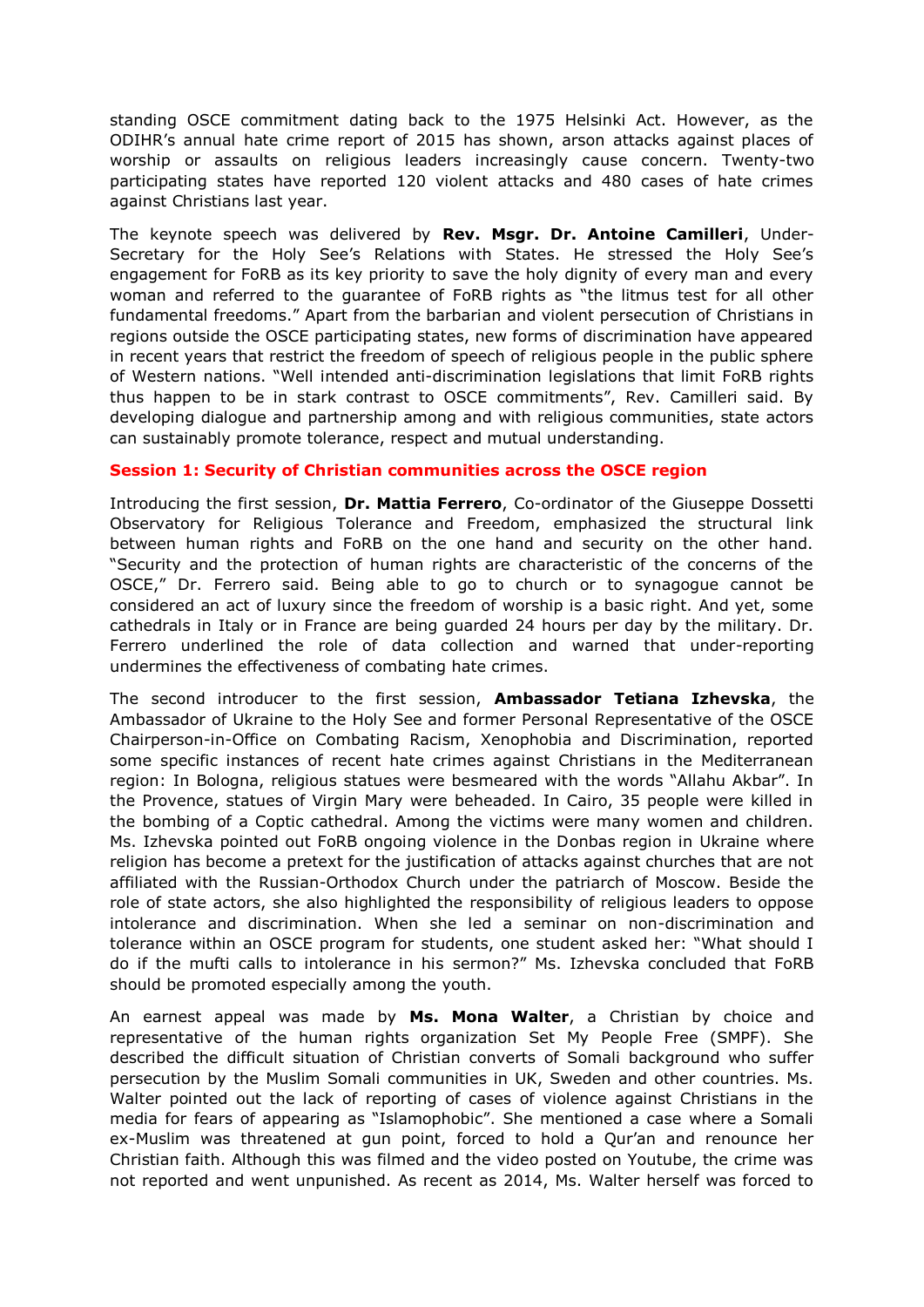watch the beheading of a Somali Christian and threatened into renouncing her faith. Her offer to speak about religious freedom in Swedish was refused by the authorities who consider her an "Islamophobe".

**Dr. Daniel Ottenberg**, persecution analyst of Open Doors, presented a survey on the lack of protection for Christians in German refugee shelters. In 2016, there have been 743 documented cases of religiously motivated attacks against Christian refugees of whom more than half stated that they are converts. Due to fears of reprisals only 20% of these attacks were reported to the German police.<sup>2</sup>

The Chief Rabbi of Vienna, **Arie Folger**, expressed his sympathy for persecuted Christians on behalf of the Conference of European Rabbis. He underlined the necessity to increase public awareness about the discrimination of Christians in the Middle East and at the doorsteps to Europe.

## **Session II: Sharing best practices: Educational approaches and awarenessraising measures**

The second session was introduced by **Ms. Elena Agapova**, Deputy Chairwoman of the Imperial Orthodox Palestine Society and the Head of IOPS Civic Center for the Protection of Christians of the Middle East and North Africa. Ms. Agapova stated that violent acts and hate crimes motivated by religious extremism at the borders of the OSCE increasingly pose a threat for FoRB within the region. In order to increase public awareness of this issue cases of hate crimes need to be monitored and reported. Furthermore, the international community is responsible to develop prevention strategies to stop the expansion of terrorist aggression. Ms. Agapova suggested three recommendations to the OSCE participating states in order to promote the social integration of religious minorities and the values shared by all faiths: (1) promote interstate measures aimed at interfaith harmony; (2) apply educational approaches that endow young people with critical thinking and intercultural knowledge, and improve teaching resources and school frameworks for this purpose; (3) integrate the experience and contributions of civil society representatives.

The second introduction was given by **Ambassador Dimitris Moschopoulos**, former EU Facilitator for the Protection of Religious and Cultural Heritage Sites of the Serbian Orthodox Church in Kosovo. Mr. Moschopoulos questioned the premise that the attacks against places of worship of the Serbian-Orthodox Church in Kosovo were religious in nature and pointed out that the conflict in Kosovo is essentially motivated by ethnical resentments. Although religion did play a role to aggravate the conflicts of the  $20<sup>th</sup>$ century (i. e. between Serbian nationalists and the Ottoman Empire), religious sites are often regarded as national symbols instead of places of worship. A crucial challenge in today's Kosovo is indeed the reconciliation of interreligious relations, specifically between the Serbian-Orthodox and Muslim authorities. However, the fundamental root of the ethnic conflicts is nationalism and to effectively face this challenge, Mr. Moschopoulos recommended to keep religion out of the conflict and to encourage the government of Kosovo to protect FoRB rights and church properties.

**Alexander Verkhovskiy**, director of the SOVA Center for Information and Analysis in Russia, stated that Russia's new law banning proselytism was intended to ban Jehovah Witnesses, but actually affects all Protestant Christians throughout Russia. However, it cannot be the state's task to decide which interpretation of the Bible is correct.

 2 See full report here:

https://www.opendoors.de/downloads/Berichte/Open\_Doors\_survey\_Lack\_of\_protection\_for\_religious\_minoriti es in Germany  $2016$  10.pdf [accessed 15.12.2016]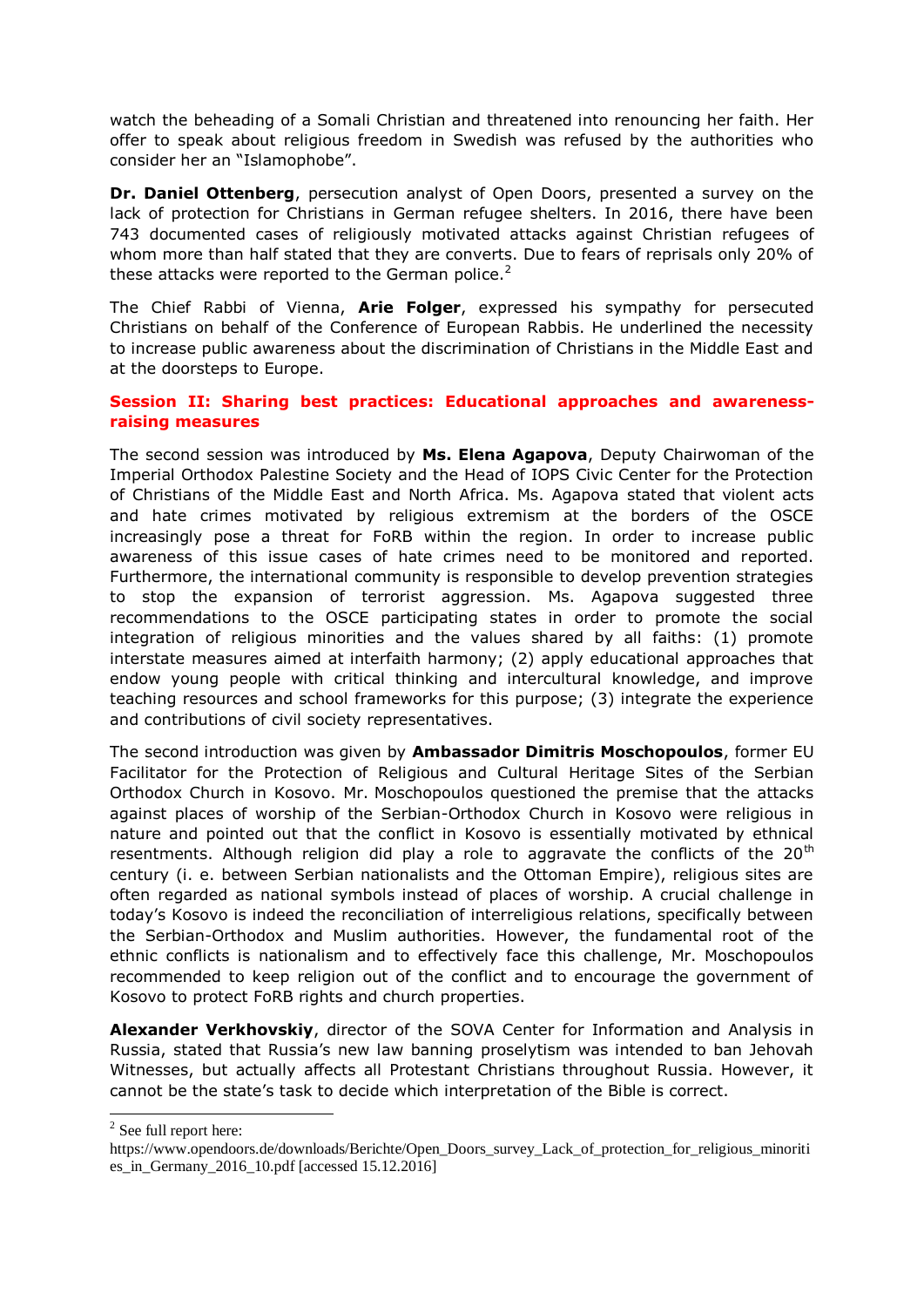**Ms. Mona Walter** highlighted the importance of educating migrants with Muslim backgrounds in line with the Art. 1 and Art. 18 of the UDHR and reported about the difficulty of reporting hate crimes without being accused by local authorities of Islamophobia.

## **Session III: The way forward: Preventing and responding to intolerance and discrimination by building trust between communities**

The first introducer of the third session, **Rev. Dr. C. Welton Gaddy**, President Emeritus and Senior Advisor of Interfaith Alliance Foundation, underlined the fact that more than 70% of religious believers worldwide face serious restrictions of their freedom to believe. In over 20 countries, Christians who practice their beliefs are threatened by violence and persecution. Rev. Gaddy referred to 7,000 Christians killed for their faith in 2015 alone as reported by Open Doors. "Although some Christians may view such persecution as a sign of religious devotion, but no Christian should tolerate the lack of respect for other religions," Rev. Gaddy said.

The second introducer was **Ms. Mag. Elizabeta Kitanovic**, the Executive Secretary for Human Rights of the Conference of European Churches (CEC) in Belgium. The CEC was founded in 2009, has offices in Strasbourg and Brussels, and comprises a following of over one hundred Orthodox, Catholic and Protestant churches. Ms. Kitanovic reported that the CEC developed educational materials for its members that serve as a tool to learn about the relationship between human rights, human dignity and Christian values. She told of an experience she had during a recent training seminar in Serbia where Muslim, Christian and Jewish representatives were invited and participants encouraged to learn to understand more about each other. At this occasion, one imam commented that if such trainings were offered 20 years ago, many atrocities could have been avoided.

## **Recommendations by Civil Society Representatives to the OSCE participating states**

- Develop guidelines for staff and translators of refugee camps (Open Doors).
- Ensure documenting and reporting of religiously motivated hate crimes in refugee camps (Open Doors).
- Sensitize police officers about the religious background of anti-Christian discrimination (Open Doors).
- Give special attention to FoRB education in refugee programs (Open Doors)
- Offer training for security personnel and translators (Observatory on Intolerance and Discrimination Against Christians in Europe, OIDACE)
- Improve the balance of religious composition of refugees (OIDACE)
- Provide separate accommodation for Christians who are often already traumatized by discrimination (OIDACE)
- Better implementation of quality education material (OIDACE)
- Facilitate religious dialogue that includes all denominations present in a country (OIDACE)
- Stop arbitrary imposing of hate speech laws that narrow the debate on controversial issues, i. e. the definition of marriage. The freedom of thought, conscience and belief and the freedom of expression should be ensured in liberal democracies. (ADF International)
- Highlight the importance of educating migrants with Muslim backgrounds in line with the Art. 1 and Art. 18 of the UDHR (SMPF)
- Recognize the right to conscientious objection which essentially characterizes liberal societies. (The intolerance against Christian voices on moral issues, i. e. questions on euthanasia or same-sex marriage, is on the rise, thus significantly curtails the right to conscientious objection.)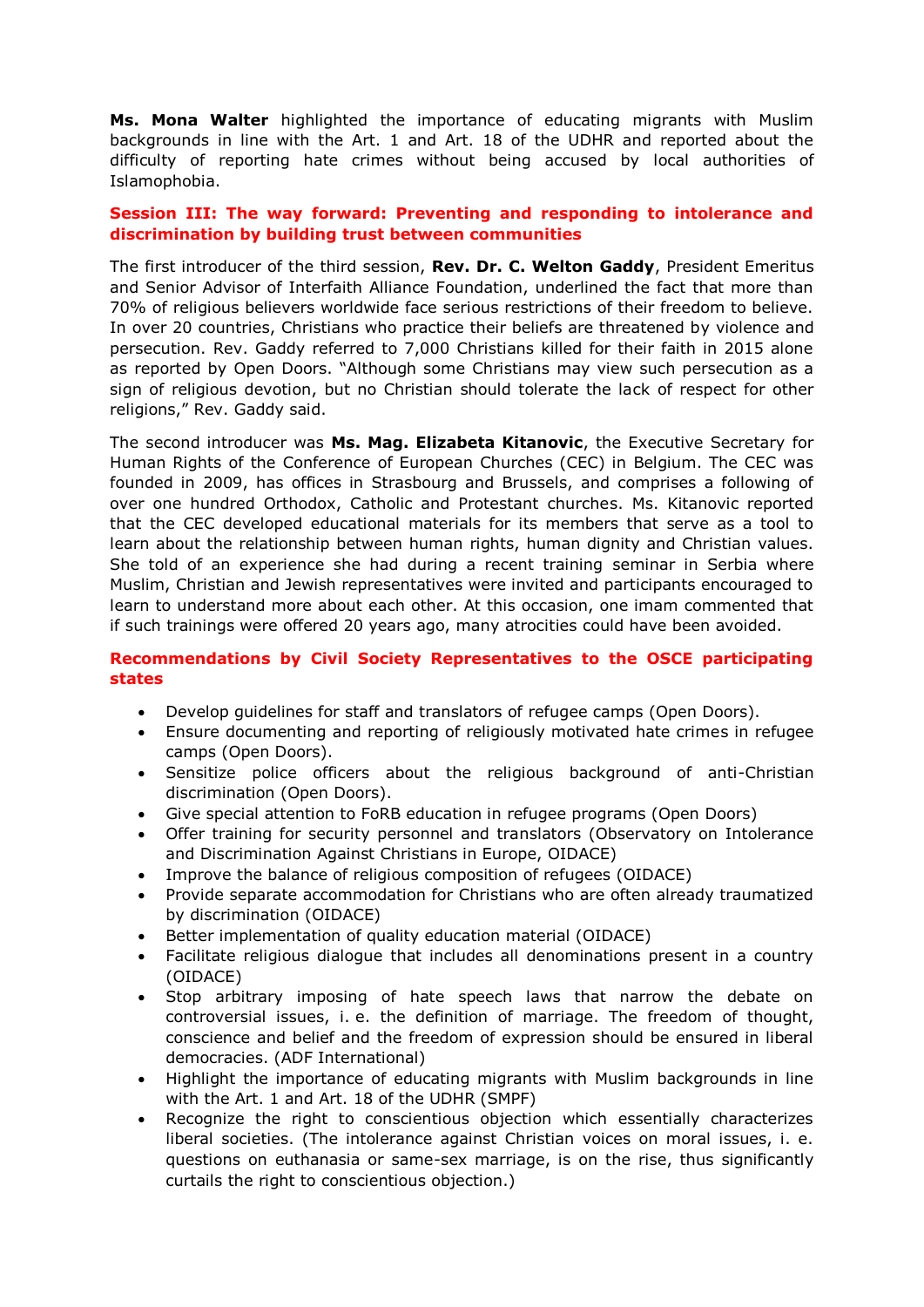- Encourage the reporting of hate crimes (SMPF)
- Develop guidelines and offer training for media representatives to promote fair reporting (OIDACE)
- Promote knowledge of Christian denominations through the media, give them a chance to express their views (OIDACE)

# <span id="page-7-0"></span>**FOREF Europe promoting FoRB rights at the OSCE Human Dimension Implementation Meeting 2016**

HRWF (04.11.2016) - Since 2003, FOREF Europe, a secular non-confessional NGO based in Vienna, has regularly represented civil society at the OSCE/ODIHR Human Dimension Implementation Meeting (HDIM) in Warsaw. In their report this year (**[www.foref](http://www.foref-europe.org/)[europe.org](http://www.foref-europe.org/)**), they have published a summary of

- the statements made by the introductory speakers at the working session on freedom of religion and belief (FoRB)
- their intervention on Hungary's controversial church law
- the phenomenon of government-sponsored NGOs, such as FECRIS

and some other issues.

Here are some excerpts of FOREF report.

#### *About the OSCE/ ODIHR*

The Organization for Security and Co-operation in Europe (OSCE) is the world's largest regional security organization. With 57 participating states in North America, Europe and Asia some refer to the OSCE as "the little UN".

The beginning of the OSCE traces back to the Helsinki Final Act (1975) and the subsequent series of conferences known as the Conference on Security and Co-operation in Europe (CSCE). The latter served as an important multilateral forum for dialogue between East and West during the Cold War and responded to new challenges arising in the post-Cold War period with the break-up of former Yugoslavia and the subsequent conflicts. Evolving beyond its original role the CSCE was renamed as the OSCE in 1994.

The OSCE serves as a forum for political dialogue that addresses security issues through (i) the politico-military, (ii) the economic and environmental, and (iii) the human dimensions, on the basis of political commitments among the participating States. The "human dimension" encompasses the advancement of human rights and fundamental freedoms, support for holding transparent and democratic elections, ensuring the rule of law and the protection of national minorities and the promotion of tolerance and nondiscrimination.

The central OSCE institution committed to the human dimension is the Warsaw-based Office for Democratic Institutions and Human Rights (ODIHR). The largest annual human rights conference in the OSCE region is the Human Dimension Implementation Meeting (HDIM) hosted by the ODIHR. This conference provides a forum for dialogue between delegations of the 57 member states and representatives of civil society.